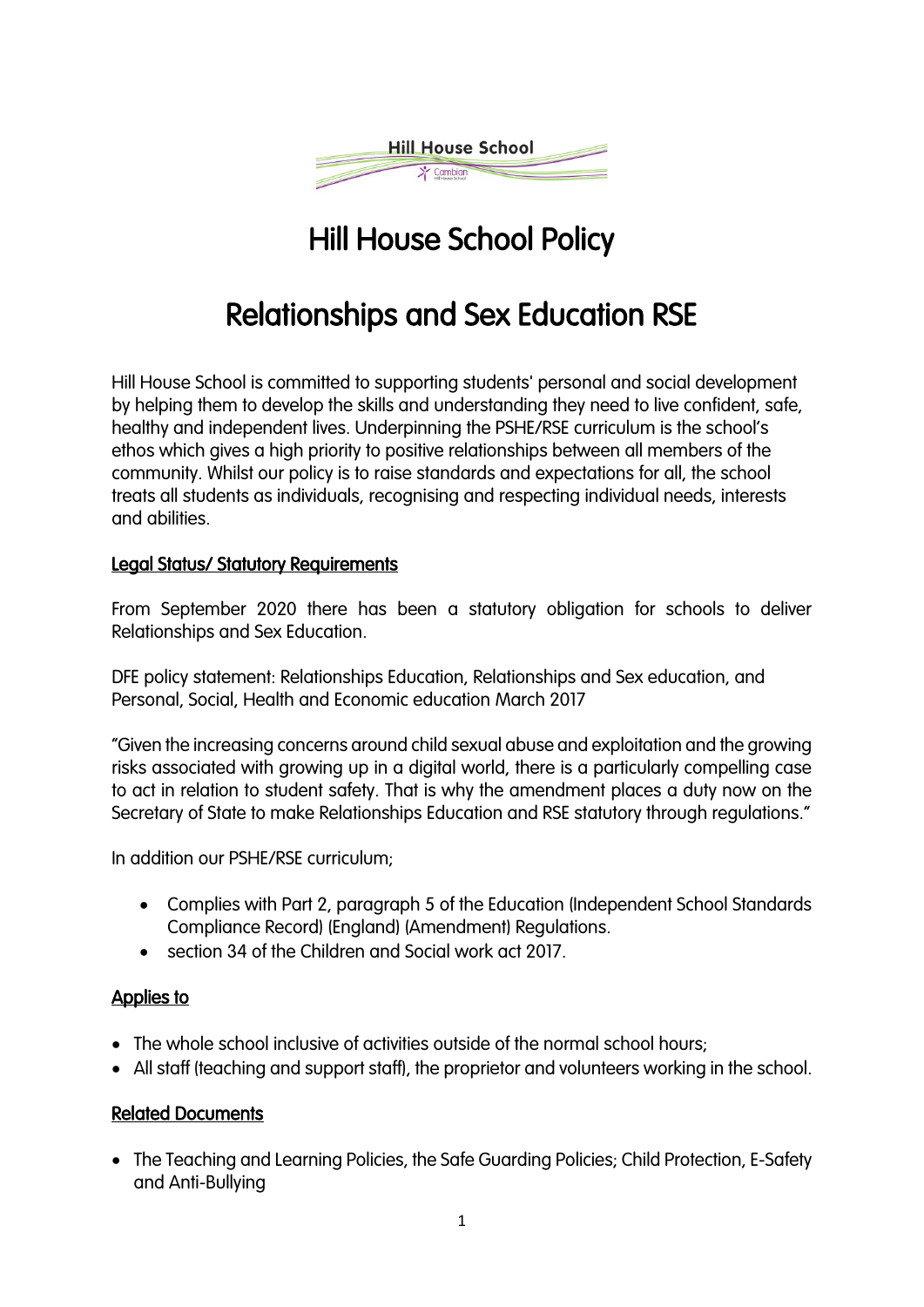- Spiritual Moral Social and Cultural Policy, Personal Social Health and Economic Education and Citizenship Programme
- Equality and Diversity Policy, Inclusion Policy, Special Educational Needs and Disability (SEND) Policy

### **Availability**

This policy is made available online to parents, carers, staff, students and all stakeholders.

### Background Information

Hill House is an 11-19 co-educational Independent School. This policy and curriculum approach has evolved through consultation involving students, parents, staff, and appropriate external stakeholders. All views were taken into account when developing this policy and any associated curricular input.

The young people in our school are more likely to have disrupted educational experiences and to have missed out on key aspects of the curriculum including relationship and sex education. This could mean that their access to sources of information may be limited through lack of knowledge. They may:

- Have missed out on school relationships and sex education due to frequent changes in educational placements;
- have limited guidance and support on relationships and sex from parents or family;
- have been exposed to sexual/physical abuse leading to low self-esteem or inappropriate behaviour;
- lack the necessary skills and confidence to negotiate and sustain positive relationships;
- have difficulty with communicating their thoughts and feelings about sex and relationship issues.

### What is Relationships and Sex education?

RSE is defined as the emotional, social and cultural development of students, and involves learning about relationships including sex education, sexual health, sexuality, healthy lifestyles, issues relating to Child on Child harm, diversity and personal identity. It involves a combination of sharing information, and exploring issues and values. At Hill House School, RSE is not about the promotion of sexual activity but a greater understanding of the ways to stay safe in this area. It is taught as part of the broader PSHE curriculum. RSE is part of lifelong learning about the emotional, social and physical aspects of growing up, relationships, sex, human sexuality and sexual health. Relationships and Sex, within the PSHE curriculum, aims to give children and young people essential skills for building positive, enjoyable, respectful and non-exploitive relationships and the skills to stay safe both in the physical and online world. It enables the students to explore their own and others attitudes and values and builds their self-esteem and confidence to view their own and others relationships and sexuality positively. The RSE curriculum is intended to promote the students voice so they feel able to communicate positively about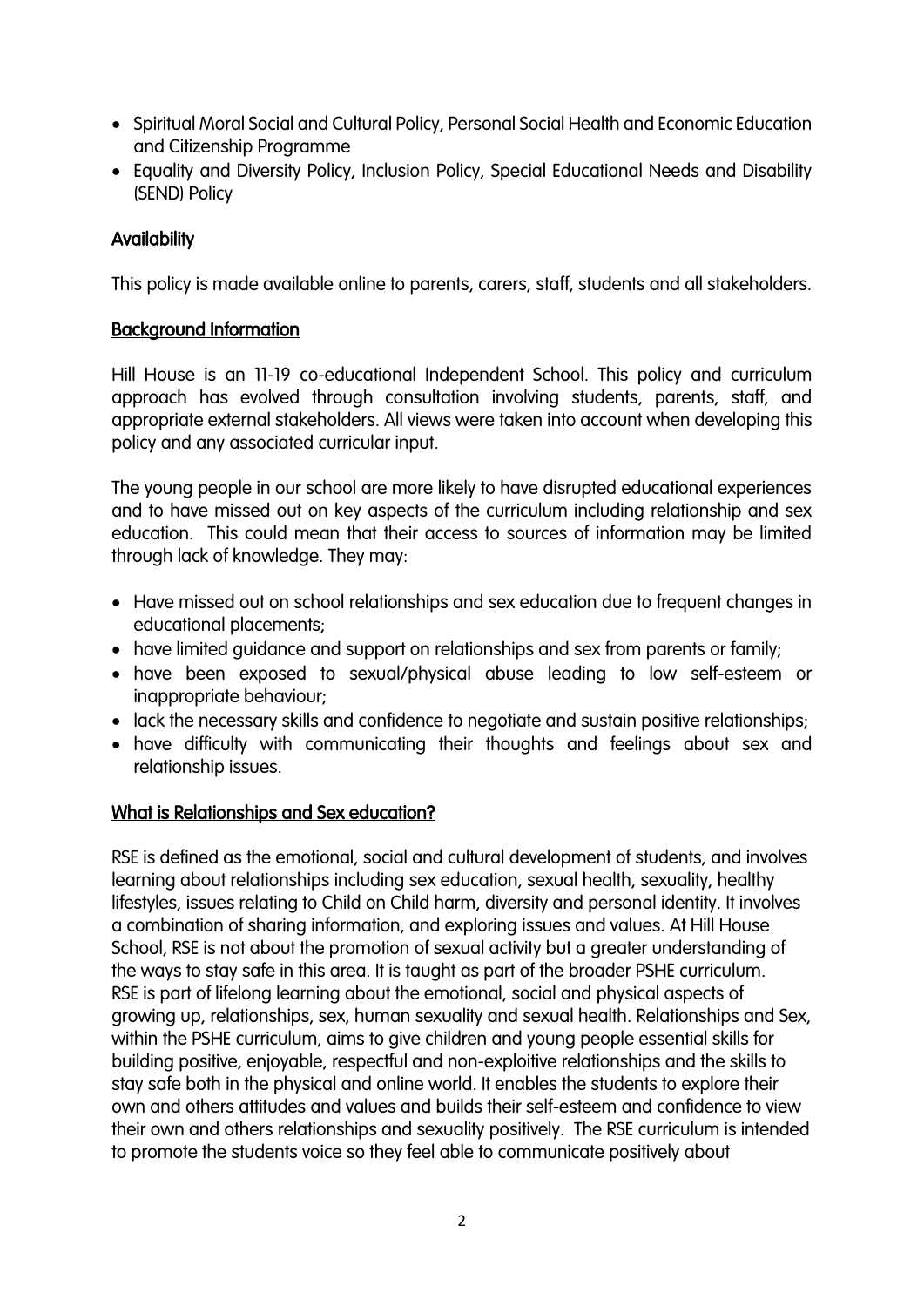relationships and to be able to understand and express their feelings regarding issues around child on child harm.

RSE does involve teaching about sex, sexuality, and sexual health. It is not about the promotion of sexual orientation or sexual activity – this would be inappropriate teaching. Effective RSE is crucial to developing and maintaining emotional and physical health and is essential if young people are to make responsible and well-informed decisions about their lives as they move from childhood through adolescence into adulthood.

### Aims of the PSHE/RSE curriculum;

- To develop knowledge and understanding of positive and healthy relationships
- To promote the students voice so they feel able to communicate positively about relationships and to be able to understand and express their feelings regarding issues around child on child harm.
- Make students aware of their rights especially in relation to their bodies
- Enable the development of social and relationship skills and protective behaviours
- Prepare the students for the physical and emotional changes of puberty
- Develop understanding of reproduction and birth within the context of loving and caring relationships
- Explore a range of attitudes, values and faith perspectives around aspects of relationships and sex
- Support the students to use the internet safely and to recognise the benefits and risks that it brings
- Develop students' skills around assessing risk and keeping safe
- Enable the students to gain the skills and understanding to support the development of healthy bodies and minds
- Enable students to recognise and manage their emotions and to provide a toolkit for understanding and managing their emotions.
- Provide students with the knowledge and skills to access appropriate support
- Prepare students for the opportunities, responsibilities and experiences of later life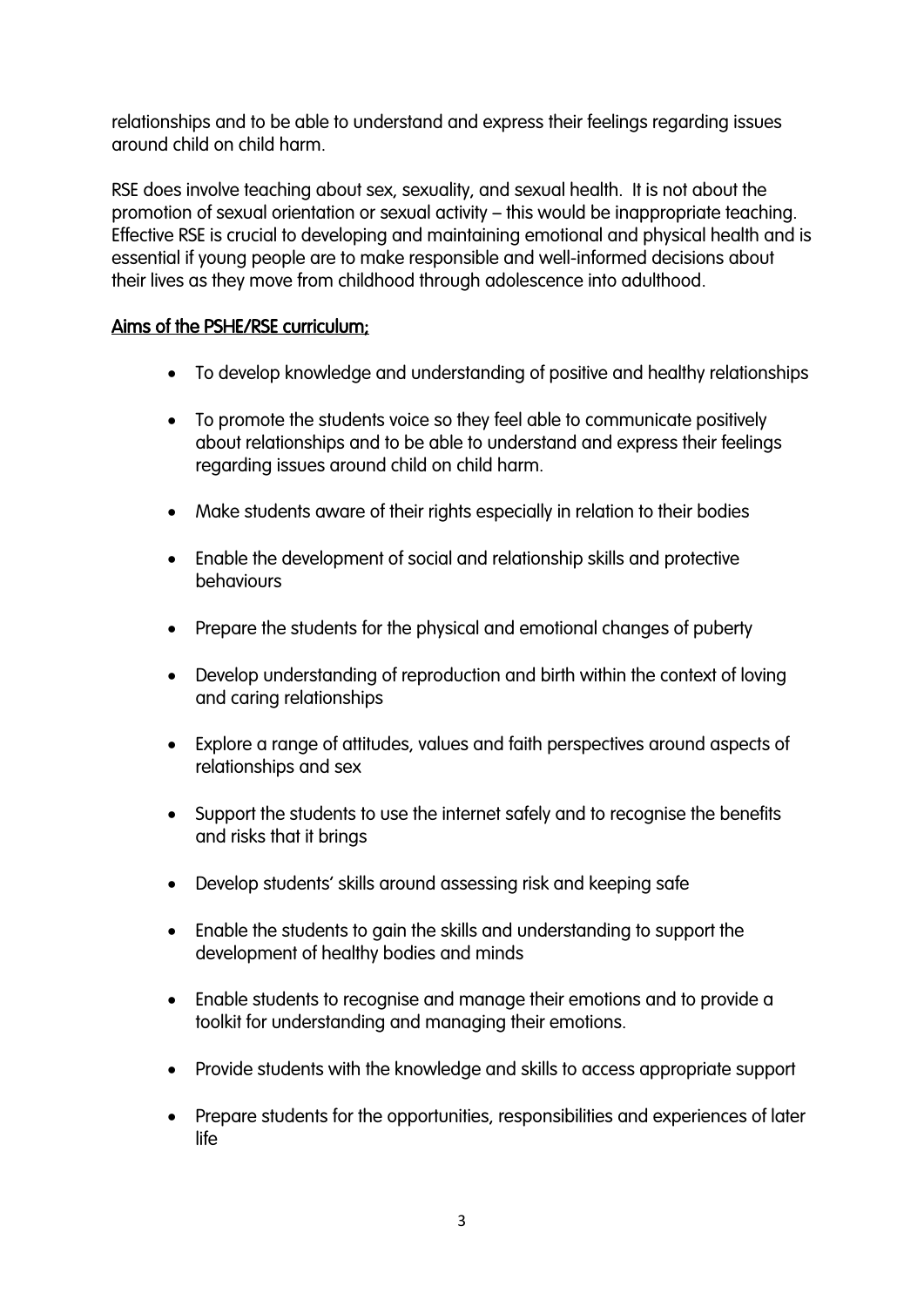- Allow students to acknowledge and appreciate difference and diversity
- Create a positive culture around issues of sexuality and relationships
- Teach students the correct vocabulary to describe themselves and their bodies
- Promote the spiritual, moral, cultural, mental and physical development of all students.

# **Organisation**

RSE is delivered as part of the wider PSHE curriculum but elements of RSE are embedded across curriculum areas, including Science. We recognise that some students will require further input and these will be delivered through smaller cross class/college groups. The school also recognise the individual levels both cognitively and developmentally and will address this individually through each young person having their own Relationship and Sex Education "RSE" plan. This individual RSE plan will be reviewed and updated on a termly basis.

# **Content**

Students will learn at the appropriate level how good relationships can promote mental well-being, how to manage their feelings positively and how to manage changing relationships. They will learn about growing up and the benefits and challenges this life process presents.

They will learn about their bodies and the changes that may take place and also how to deal with feelings and emotions relating to these changes. The students will learn about keeping safe both in the physical and online world. Importantly students will learn about and develop the skills to make more informed choices as part of their wider learning in preparation for adulthood.

Students will explore a wide range of topics relating to relationships and sex education through the PSHE curriculum and this will include;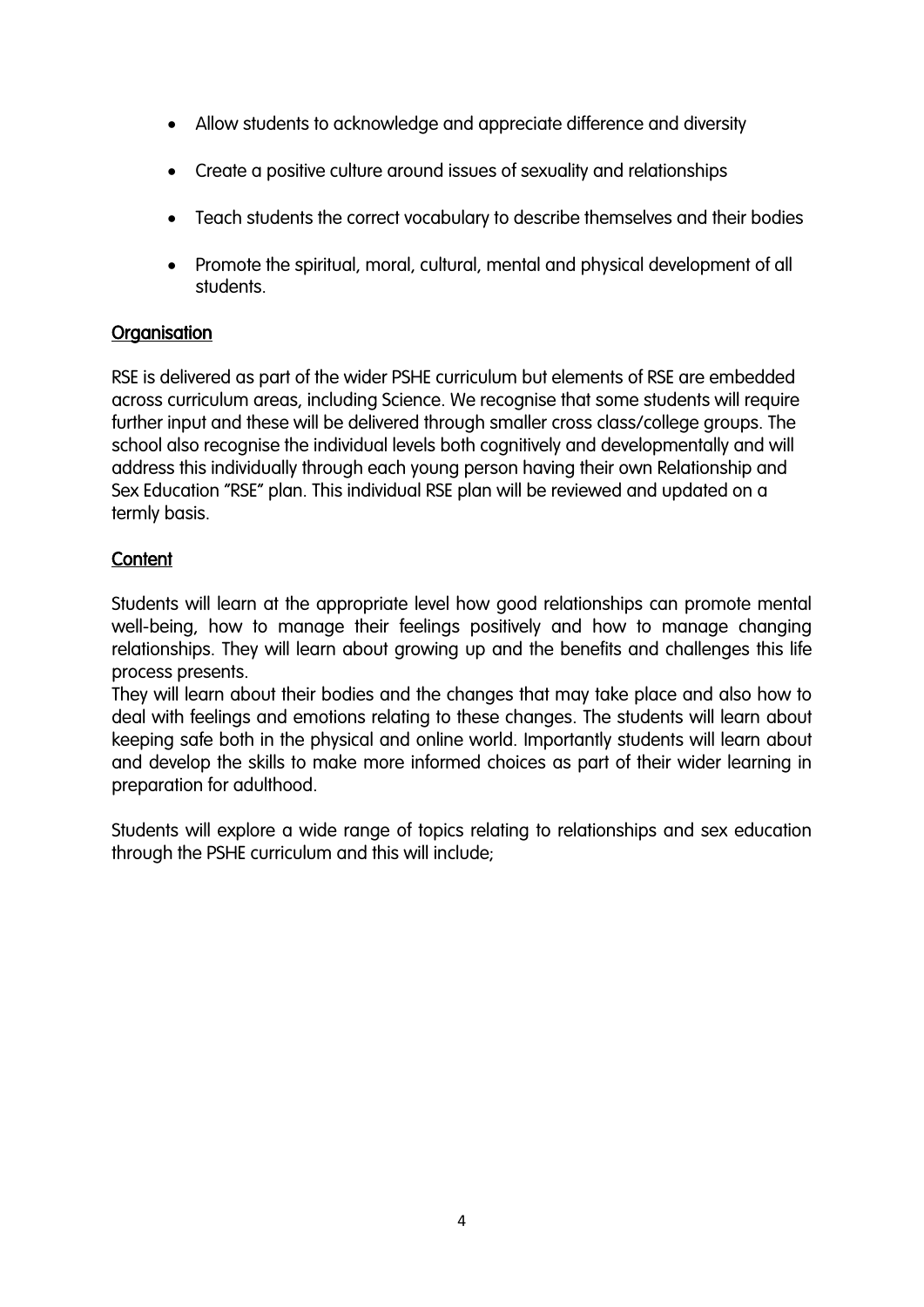### Key Stage three;

| PSHEKS3           | Tem <sub>1</sub>                                          | Tem <sub>2</sub>                                              | Term <sub>3</sub>                                         | Tem <sub>4</sub>                                           | Term 5                                      |
|-------------------|-----------------------------------------------------------|---------------------------------------------------------------|-----------------------------------------------------------|------------------------------------------------------------|---------------------------------------------|
| Year <sub>1</sub> | Health and Wellbeing<br>My Changing Body                  | Relationships -<br>Maintaining<br>Respectful<br>Relationships | Staying Safe –<br>Cyberbullying                           | Law and Rights –<br>Equality                               | $PSHE -$<br>Making Choices and<br>Democracy |
| Year <sub>2</sub> | Health and Wellbeing<br>Healthy Eating                    | Relationships -<br>Happiness                                  | Staying Safe –<br>Making Decisions<br>and Finding Support | Law and Rights -<br>Bullying                               | $PSHE -$<br>Equality and Diversity          |
| Year <sub>3</sub> | Health and Wellbeing<br>Exercise and Physical<br>Activity | Relationships -<br>Boundaries and<br>Conflict Management      | Staying Safe –<br>Giving and<br>Withdrawing Consent       | Law and Rights -<br>Medication, Legal<br>and Illegal Drugs | $PSHE -$<br>My School and<br>Helping Others |

# Key Stage four;

| PSHEKS4           | Term 1                                                | Term 2                                              | Term <sub>3</sub>                            | Term 4                                                       | Term 5                                         |
|-------------------|-------------------------------------------------------|-----------------------------------------------------|----------------------------------------------|--------------------------------------------------------------|------------------------------------------------|
| Year <sub>1</sub> | Health and Wellbeing<br>Keeping Our Bodies<br>Healthy | Relationships -<br>Tolerance and<br><b>Kindness</b> | Staying Safe –<br>Managing Feelings          | Law and Rights –<br>Radicalisation and<br>Criminal Behaviour | $PSHF -$<br>Environmental and<br>Global Issues |
| Year <sub>2</sub> | Health and Wellbeing<br>Exercise and Anxiety          | Relationships -<br>Prejudice and Peer<br>Pressure   | Staying Safe –<br>Making Decisions<br>Online | Law and Rights –<br>Bullying                                 | $PSHE -$<br>Fundraising and<br>charity         |

#### Sixth Form;

| PSHE 6 <sup>th</sup> Form | Term 1                                                   | Term 2                                                              | Term <sub>3</sub>                                 | Term 4                                           | Term 5                        |
|---------------------------|----------------------------------------------------------|---------------------------------------------------------------------|---------------------------------------------------|--------------------------------------------------|-------------------------------|
| Year <sub>1</sub>         | Health and Wellbeing<br>Reproductive Health<br>and Risks | Relationships -<br>Maintaining Positive<br><b>Relationships</b>     | Staving Safe –<br>Online                          | Law and Rights –<br>Radicalisation               | $PSHE -$<br>Environment       |
| Year <sub>2</sub>         | Health and Wellbeing<br>Health and Diet                  | Relationships –<br>Recognising Unsafe<br><b>Relationships</b>       | Staving Safe –<br>Support Networks                | Law and Rights –<br>Digital Footprints           | $PSHE -$<br>Bank It, Save It  |
| Year <sub>3</sub>         | Health and Wellbeing<br>Exercise and a<br>Positive Mind  | Relationships -<br>Working<br>Relationships and<br>Community Living | Staying Safe –<br>Drugs, Alcohol and<br>Addiction | Law and Rights -<br>Equality and Human<br>Rights | $PSHE -$<br>Living in Britain |

# Use of Materials

We will ensure that students are protected from teaching and materials, which are inappropriate, having regard to the age, emotional development, abilities and cultural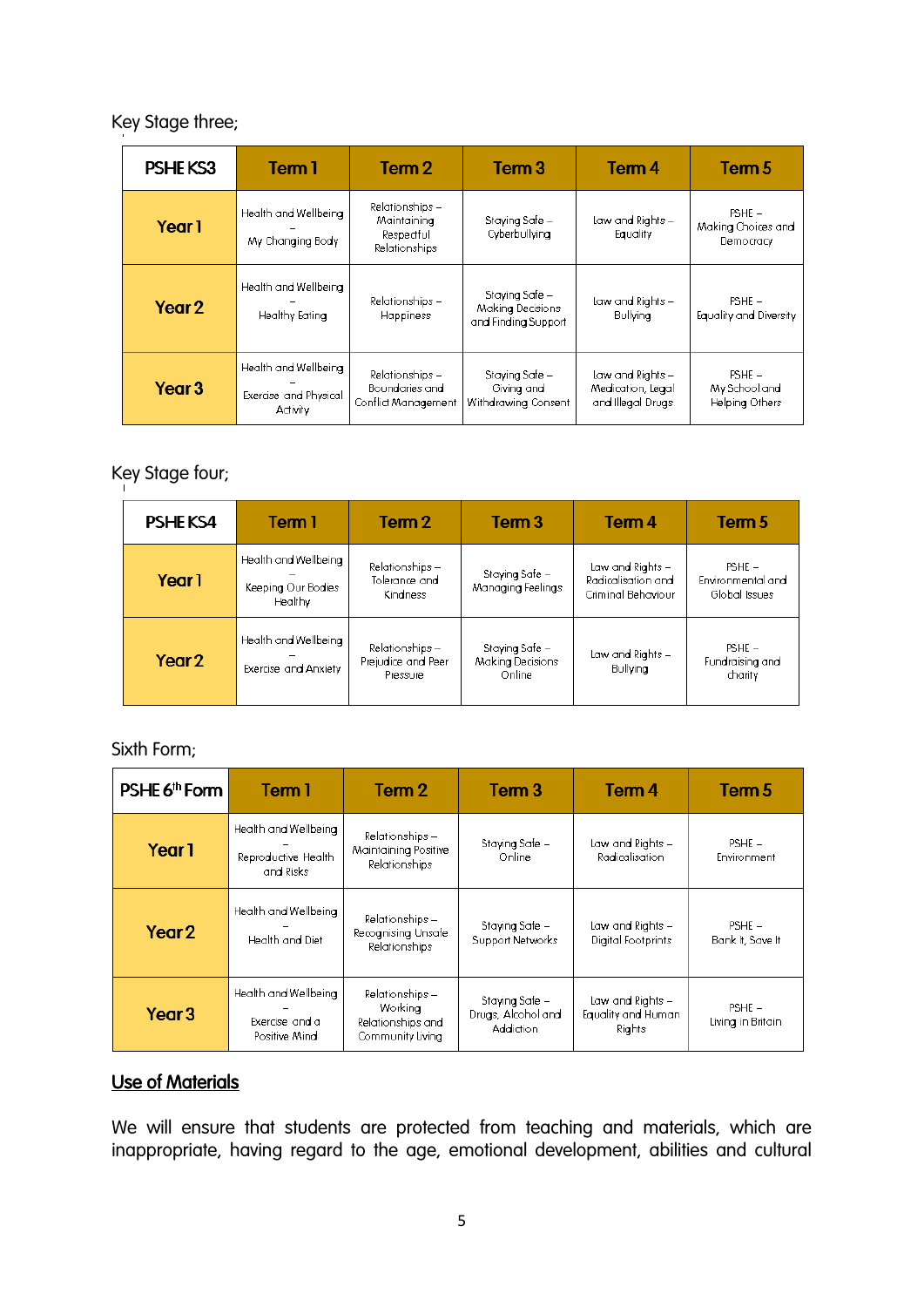background of the students concerned. We will also ensure that students are protected from accessing unsuitable materials on the Internet.

### Specific Issues within RSE

The teaching of more specific areas such as 'masturbation', "menstruation" and 'sex' will be addressed on an individual need basis. A RSE referral will be made to the Senior Team in the first instance and this referral will be discussed in an MDT meeting. A written individual programme will be decided upon and drawn up in this meeting with parental and social worker input and agreement. The programme will include how it the issue will be addressed what teaching and learning is needed and how this will be implemented and reviewed.

# **Withdrawal**

Parents/Carers do not have the right to withdraw their children from relationships education provided at Hill House School except for those parts included in the non-statutory components of sex education within RSE.

Those parents/carers wishing to exercise this right are invited to contact the School to explore any concerns and discuss the impact that withdrawal from aspects of the PSHE/RSE curriculum may have on the child.

### Confidentiality and Child Protection

Teachers need to be aware that effective RSE education, which brings an understanding of what is and is not acceptable in a relationship, can lead to disclosure of a child protection issue.

If a member of the school's staff (teaching or non-teaching) suspects that a child is a victim of abuse or they have reason to believe that he/she is at risk of abuse, they must follow the Safeguarding Policy.

RSE lessons would encourage open dialogues at times and students should know, as far as possible, that staff cannot offer unconditional confidentiality if there is a suspected child protection issue.

When a member of staff who receives information where they believe there may be a child protection issue to be addressed, they should refer the case to the Designated Safeguarding Lead. They should also make clear to the student that they cannot guarantee confidentiality. The member of staff should ensure that the student understands that if confidentiality has to be broken they will be informed first.

# Sexual Identity and Sexual Orientation

Hill House believes that RSE should meet the needs of all students regardless of their developing sexuality and be able to deal honestly and sensitively with sexual orientation, answer appropriate questions and offer support.